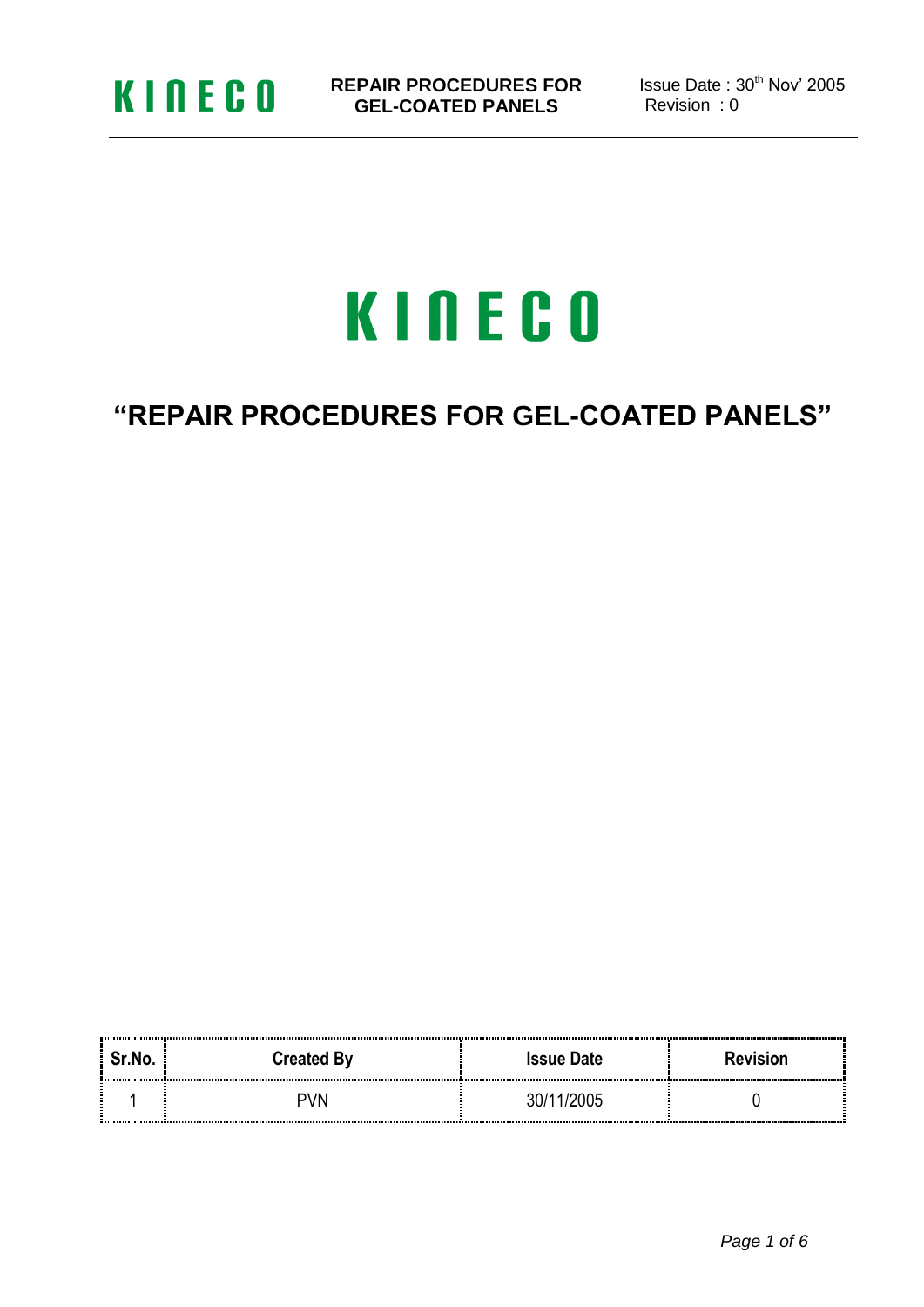#### **GENERAL GUIDELINES**

#### **Analysis of Problem:**

Generally condition of Product, whether it can be repaired or not shall be analyzed by a GRP Specialist, depending on the extent of damage and also cost implication of repair**.**

#### **Work Environment:**

To control dust and over spray of Gel coat, the following measures are to be taken during the repair:

- Mask and cover all the unwanted area to avoid over-spray.
- Provide suitable ventilation/Exhaust system during the spray.
- Remove the masking before the Gelcoat is cured**.**
- Protect Gel-coated surface from dust etc. until it is fully cured.

#### **Dust Control:**

• Working tools are to be connected to Dust extraction unit, by which no grinding and trimming dust will be deposited or left on air.

#### **Evaluation:**

Repair can be carried out based on the type & complexity of defect. Evaluation is based on:

The Extent of the damage i.e. whether the damage is **Structural damage** or  **Aesthetical damage.**

• If the damage is Structural damage, build thickness approximately 1.5 times of existing laminate and the finish should be matched to the existing Surface.

• If the damage is Aesthetical damage such as scratches, resurfacing the gelcoat needs to be done.

The Procedure for the repair based on the kind of defect is listed ahead.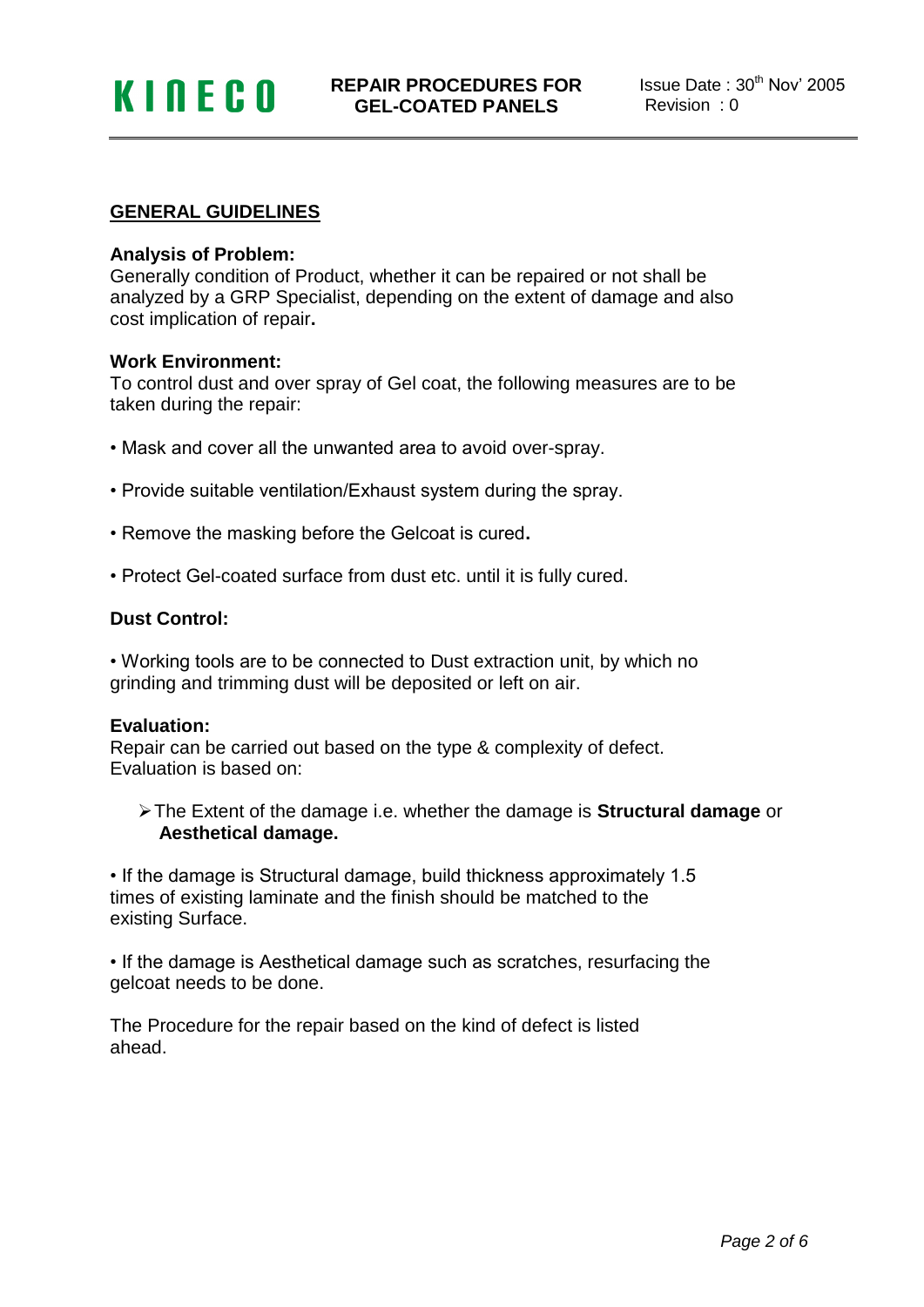#### **TYPE OF DEFECT: SURFACE SCRATCHES**

**Tools:** Buffing Machine, Buffing Pad, Sanding Block, Sanding Papers, Mixing Glass Rod, Dust Mask, Safety Glasses, Plastic cup and Cotton Cloth.

**Materials:** Buffing compound, Clean Water and Sanding Papers of grit no. 400 to 2000.

#### **Procedure:-**

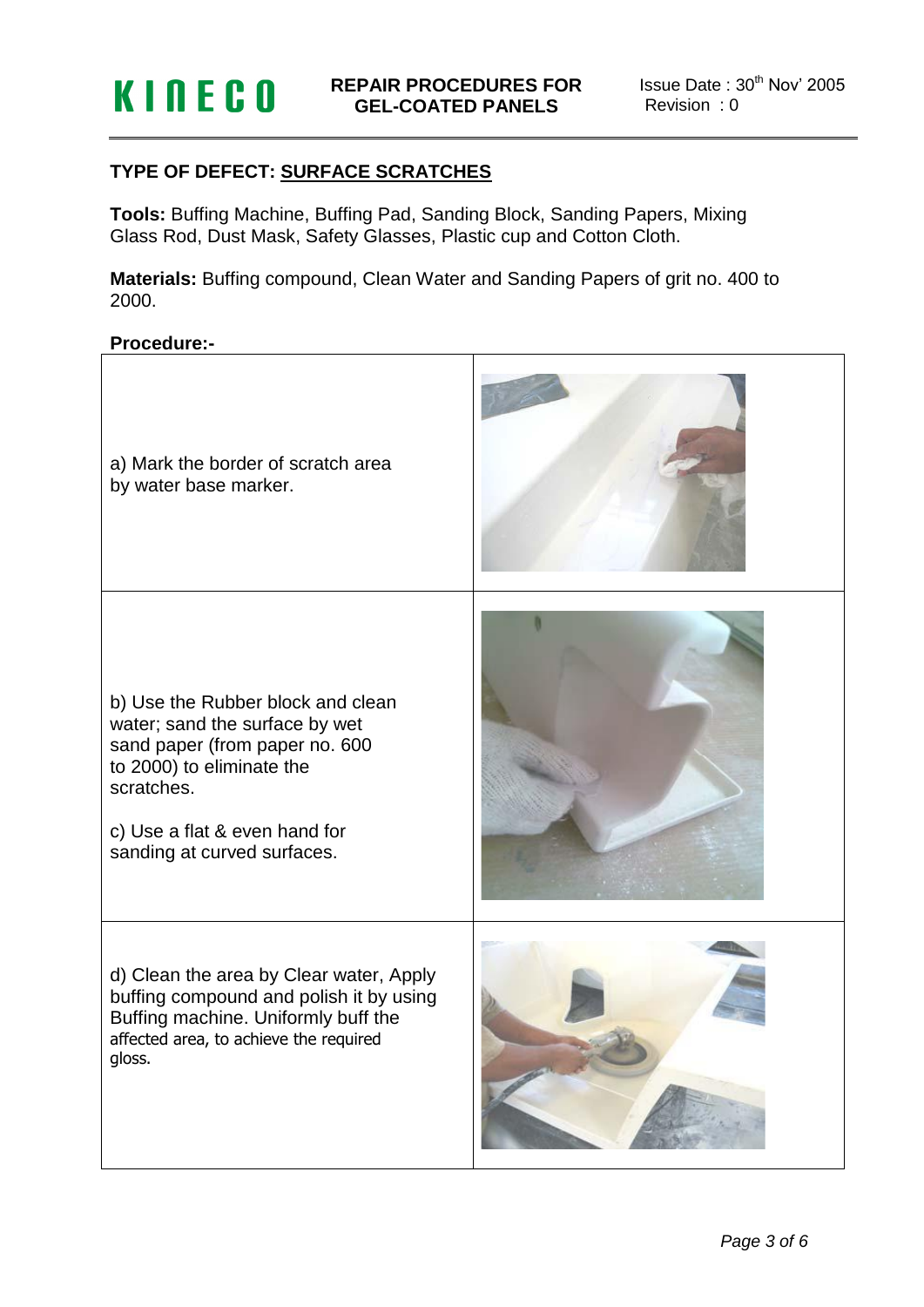## **KINECO**

Issue Date: 30<sup>th</sup> Nov' 2005 Revision : 0

#### **TYPE OF DEFECT: SURFACE / STRESS CRACKS**

**Tools:** Grinding Burr, Putty Knife, Orbital Sander with sand grit paper no. 180-220, Buffing Machine 4000rpm, Buffing Pads, Sanding block, measuring Cylinder, Mixing Glass rod, Dust Mask, Safety Glasses and Plastic Cup.

**Materials:** Gelcoat, FR Glass putty, Catalyst, Buffing Compound, Acetone, Clean Water and Sand paper grit no. 600-2000.

#### **Procedure:**

a) Paper the surface using a 80 grit size paper to abrade the topcoat. Open up the underlying layers using a grinder up to 2 mm thickness.



b) Clean the opened up area with acetone to get rid of any localized dirt particles.

c) If the crack is deep to the underlying layers, then the repair area needs to be widened to a size of 1.5 times (in depth) to the size of the stress crack, to open up the laminate. The laminate needs to be build up with product design lay up (using correct glass reinforcement + FR resin)

d) After the resin has cured sufficiently (barcol > 25), grind the surface to give a level finish.

**Cont….**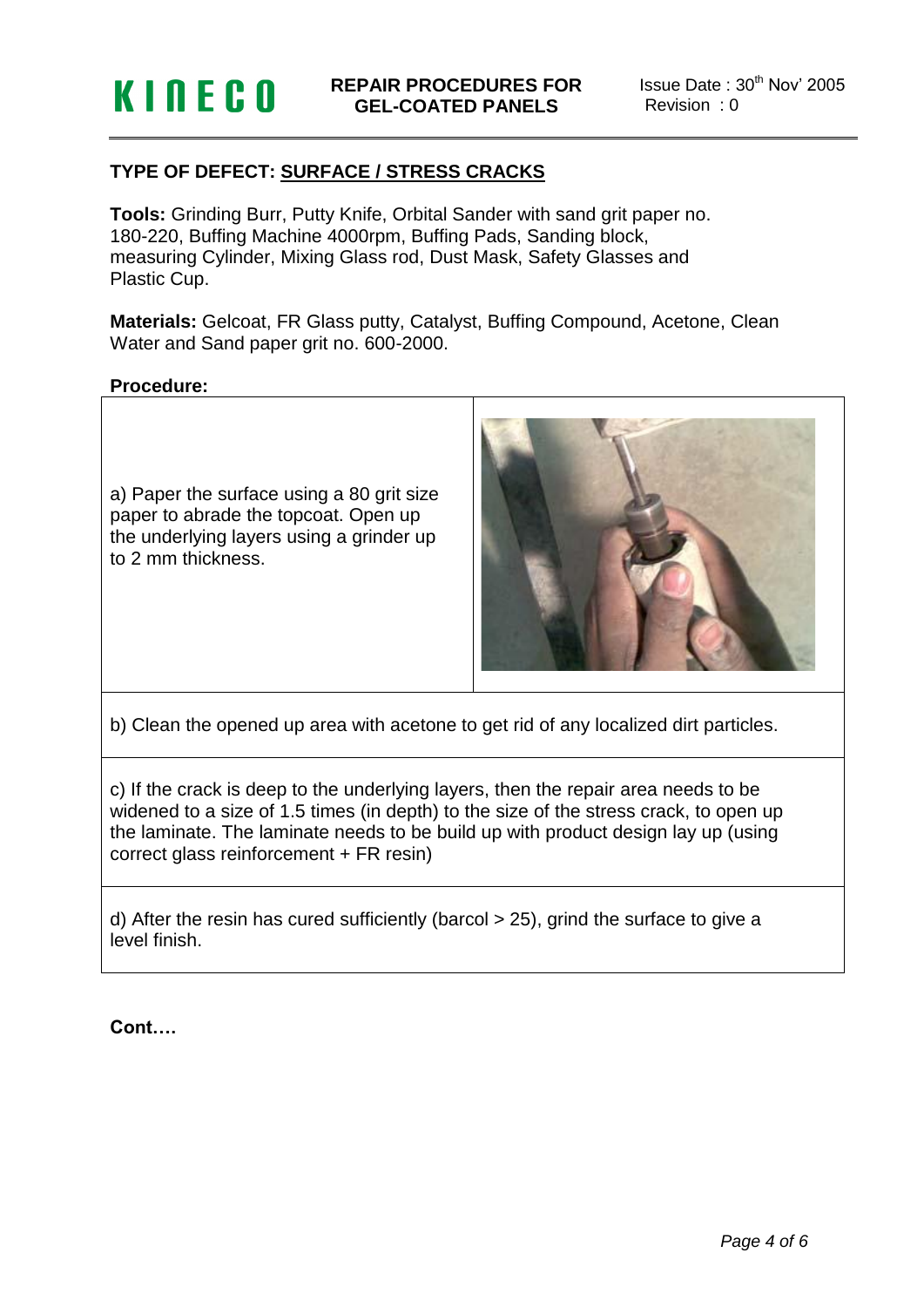## **KINECO**

#### **REPAIR PROCEDURES FOR GEL-COATED PANELS**

Issue Date:  $30<sup>th</sup>$  Nov' 2005 Revision : 0



**Cont….**